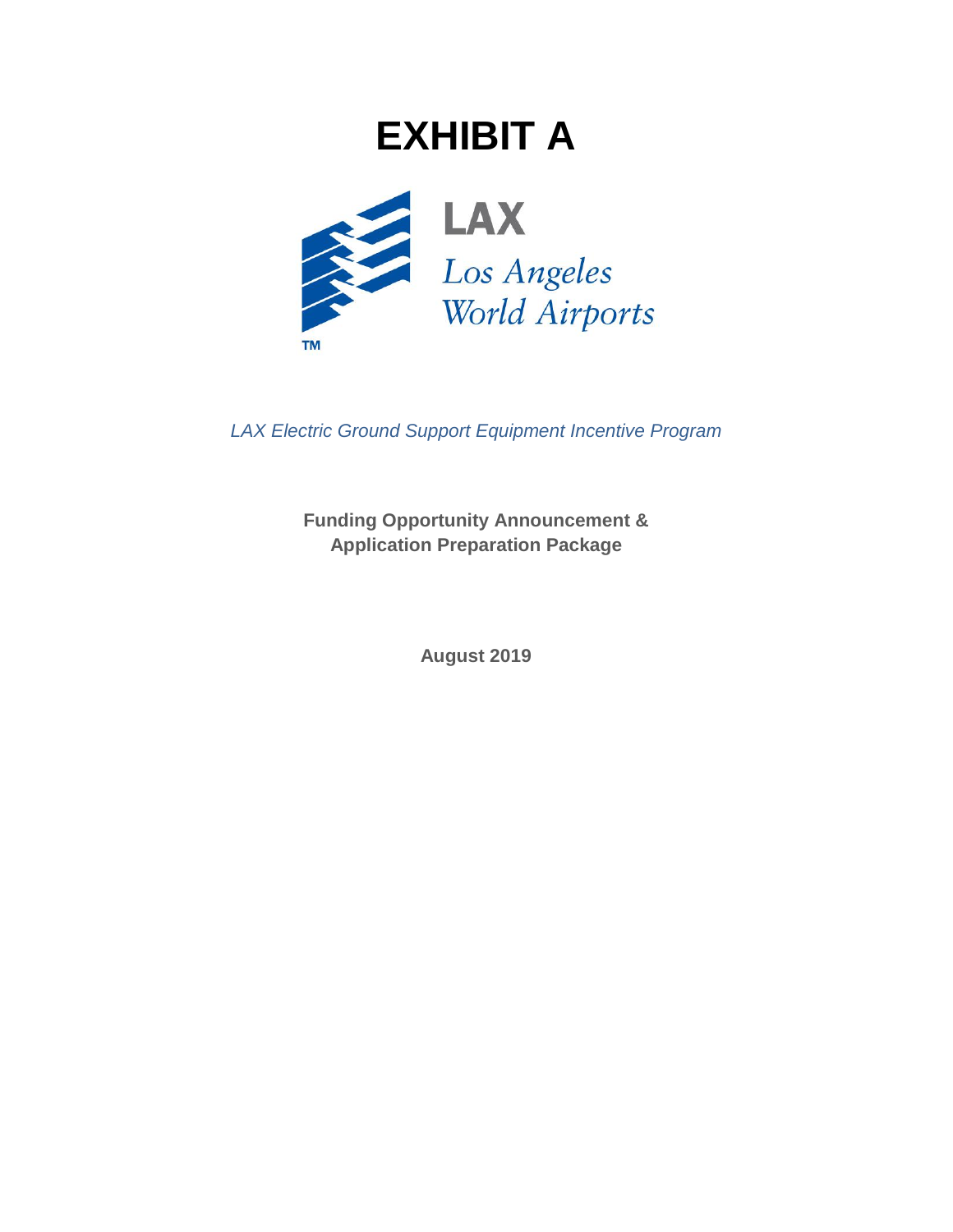#### **SECTION 1 – INTRODUCTION**

Exhaust emissions from off-road engines, especially diesel engines, contribute disproportionately to both smog formation and air toxicity within the greater Los Angeles region. While newer off-road engines are required to meet more stringent exhaust emission standards, off-road equipment typically has long lifespans. As a result, there is a "legacy fleet" of older, higher-polluting off-road equipment that will continue to operate for several more years before its planned replacement.

At LAX, there are currently more than 2,700 pieces of off-road airport ground support equipment (GSE) registered to 27 operators, including eight airlines, a number of ground service provider companies, cargo transporters, and parcel handlers. Of the total GSE, more than 600 pieces—or approximately a quarter—are diesel-powered. Baggage tugs, belt loaders, forklifts, and aircraft tractors compose more than half of the GSE.

To help address the air quality challenges presented by the off-road equipment legacy fleet and assist GSE owners operating at LAX in transitioning to zero-emission technologies, Los Angeles World Airports (LAWA) has established a funding opportunity whose goal is to remove older GSE at LAX. Specifically, this program opportunity seeks to partner with owner-operators of airport GSE to replace older diesel or other fossil-fueled aircraft GSE with new, zero-emission electric GSE (eGSE).

The LAX eGSE Incentive Program (Program) is a commitment of the LAX Master Plan Program's Community Benefits Agreement (CBA). Funding is currently set at \$500,000 total, with individual grant amounts based on an "incremental cost" of eGSE as compared to conventionally-fueled GSE, as discussed below.

The following sections describe the Program participation eligibility requirements, incentive funding and guidelines for application preparation. It is important to recognize that LAWA must ensure that the incentive funds result in measurable air quality benefits in accordance with the CBA. To this end, specific eligibility requirements must be met in order to qualify for a funding award.

LAWA staff members are available to answer questions and provide technical and programmatic guidance as appropriate - please refer to Section 7 of this document for a list of LAWA staff contacts.

**1.1 Available Funding** - LAWA has allocated a total of \$500,000 for the LAX eGSE Incentive Program. In the event eligible funding requests are received totaling greater than \$500,000, LAWA reserves the right to establish a backup list of qualified applications that would be funded in rank order in the event additional future funding becomes available. Additionally, should LAWA receive applications with total requests

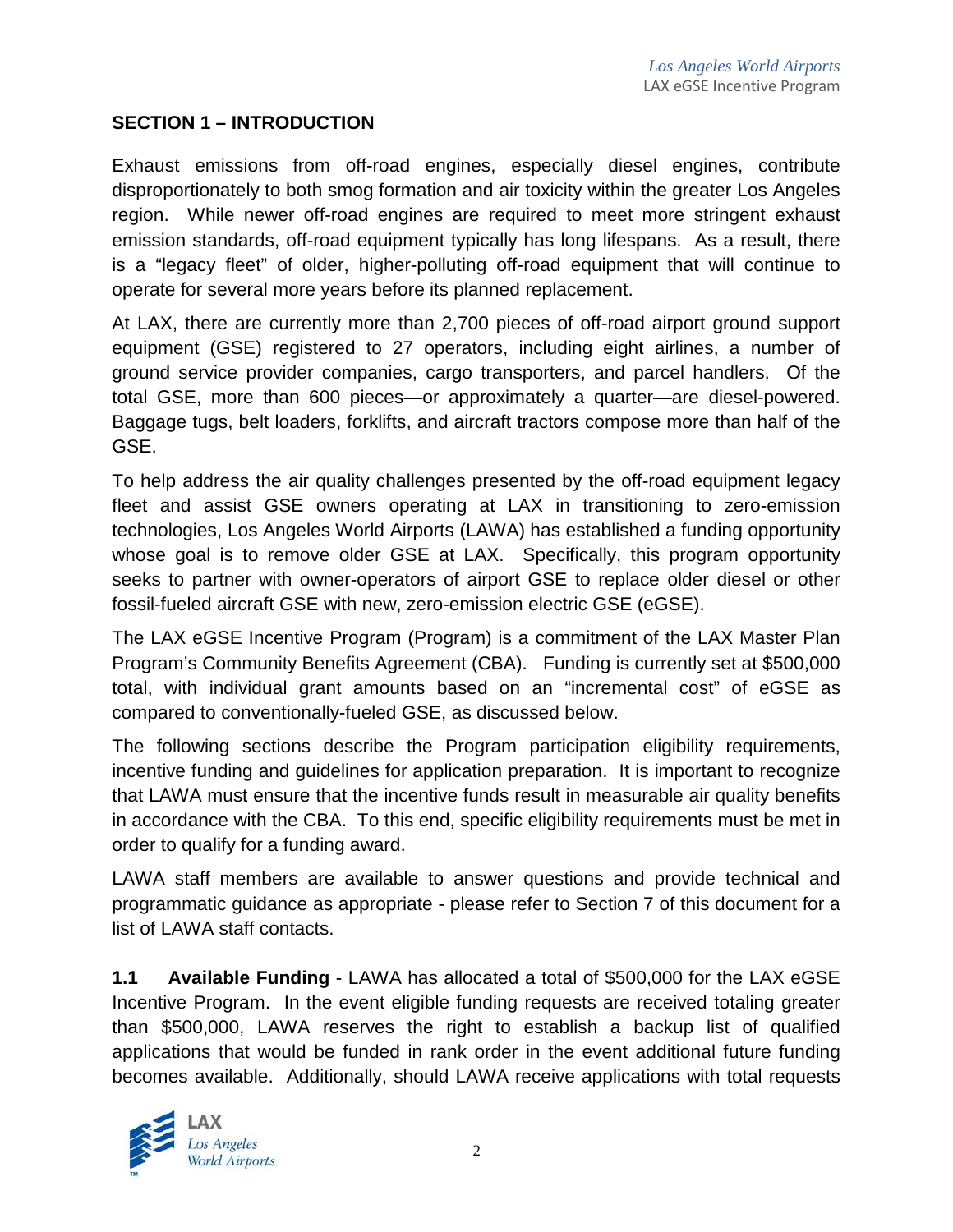less than \$500,000, or if applications are deemed non-meritorious, LAWA reserves the right to reduce the total funding available. LAWA also reserves the right to not fund any of the applications received, irrespective of the merits of the applications submitted.

## **SECTION 2 – ELIGIBILITY REQUIREMENTS**

Participation in the LAX eGSE Incentive Program is subject to the following eligibility requirements:

**2.1 Eligible Applicants**– Owners of existing conventionally fueled GSE operating at LAX are eligible to apply under this incentive program. This may include, but is not necessarily limited to, airlines, ground support service providers, cargo transporters, parcel handlers, etc. Third parties may prepare an application on behalf of GSE owner(s) for consideration by LAWA; however, the funding agreement signatory for any award made under this Program must be the owner of the GSE being replaced. Please note that LAWA does not enter into three-party agreements.

**2.2 Eligible Airport GSE Types** – the following types of conventionally-fueled GSE are eligible for retirement and replacement with zero-emission electric GSE:

- Baggage Tugs
- Belt Loaders
- Motorized Lavatory Service Carts
- Lifts
- Hydrant Carts
- Forklifts
- Cargo Tractors
- Cargo Loaders
- Aircraft Tractors
- Passenger Stands

• Sweepers

**2.3 Existing Conventionally Fueled GSE** – Applicants seeking participation in the LAX eGSE Incentive Program must have owned and operated the conventionally-fueled GSE proposed for replacement for at least six (6) months prior to the release date of this Program announcement. *For the purpose of this incentive program, "conventional fuels" are defined as diesel, gasoline, and liquefied petroleum gas (LPG, i.e., propane)*. In addition, the existing GSE must have been operated at LAX for at least six (6) months prior to the release date of this Program announcement.

**2.4 GSE in Working Condition** – Airport GSE proposed for replacement under this Program must be in a working condition at the time the application is submitted. For the purpose of this Program Announcement, "working condition" is defined as: "the GSE is able to perform its intended use in a safe manner". High emitting and/or smoke-emitting GSE *are eligible* for participation under this Program.

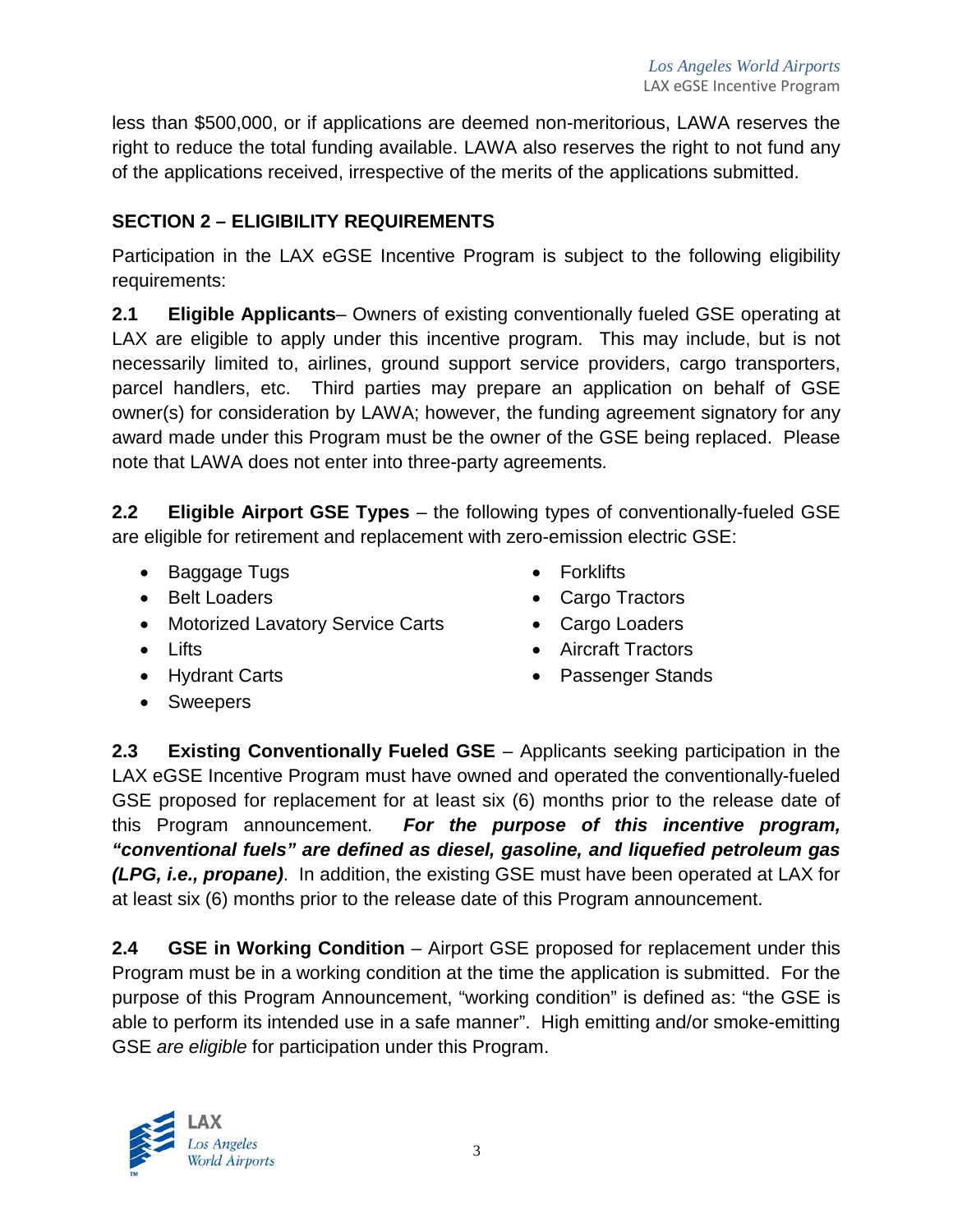**2.5 GSE Replacement Requirement** – Applicants seeking incentives for the purchase of new eGSE must replace the older conventionally fueled GSE. For the purpose of this Program, "replace" is defined as any of the following:

- **Scrap** the older heavy-duty vehicle is rendered permanently inoperable by an automotive dismantler and sold as scrap;
- **Relocated** the older heavy-duty vehicle is permanently removed from not only operation at LAX, but also operation in California. To reiterate, for the purpose of this funding opportunity, "relocation" means the vehicle is relocated to an owner/operator facility outside of the State of California.

The preference of LAWA is that the older GSE be **SCRAPPED**. **LAWA offers higher eGSE purchase incentives in cases where the existing GSE is scrapped.**

**2.6 Electric-GSE Requirements** – LAWA will provide a monetary incentive towards the purchase of an electric ground support equipment asset in accordance with the following requirements and guidelines:

- **"One for One"** Each piece of existing conventionally fueled GSE replaced will receive one (1) incentive towards the purchase of an electric GSE, i.e., replacements and incentives are one for one;
- **Qualifying eGSE** the eGSE proposed for purchase must satisfy the following requirements:
	- o **100% Zero-Emission** the eGSE that replaces the conventionally fueled GSE must be zero emission electric. This includes battery-electric and potentially hydrogen fuel cell electric. GSE equipped with an internal combustion engine (ICE), including alternative fuel ICEs and ICEequipped hybrid electric GSE are not an eligible replacement GSE;
	- o **Similar Type & Size** –eGSE receiving an LAWA incentive must be of a similar type and rated capacity to the GSE being replaced;
	- o **New eGSE**  the replacement eGSE must be new equipment. For the purpose of this Program, "new" equipment is eGSE that has have not been previously sold or leased.

**2.7 eGSE Retention Requirement –** Electric GSE that receives an incentive under this program must remain at LAX for a period of no less than five (5) years from the date the eGSE is placed into service. Verification the vehicles are at LAX will be documented through submitting annual reports to LAWA in accordance GSE Reporting

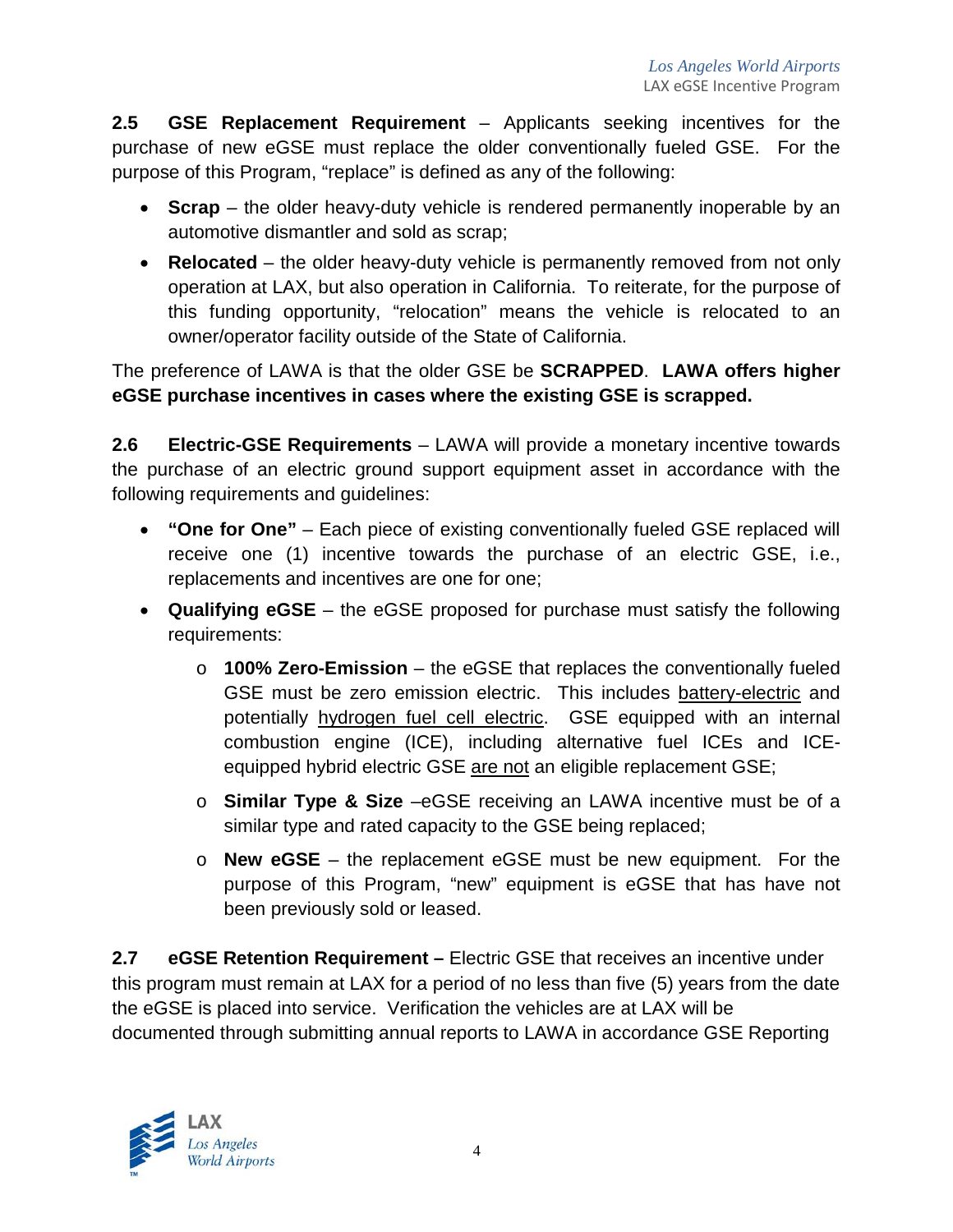Forms and Emission Factor Model User Guide<sup>[1](#page-4-0)</sup> and periodic audits as deemed necessary.

## **SECTION 3 - PARTICIPATION GUIDELINES, CONDITIONS & RESTRICTIONS**

The following guidelines, requirements, and conditions have been established and apply to all Applicants:

**3.1 Maximum Funding Limits** – To ensure broad-based participation, the maximum p funding award to any eligible LAX applicant shall not exceed \$100,000 of the total available funding. The total available funding currently allocated by LAWA for this Program is \$500,000. Thus, the maximum total funding award for any single LAX service provider is currently set at \$100,000. This maximum funding limit can be waived by LAWA in the event LAWA does not receive meritorious applications from other applicants that meet or exceed the total available funds, or if LAWA allocates additional funds to the Program. LAWA reserves the right to determine which projects, if any, are deemed meritorious and warrant an LAX eGSE Incentive funding award.

**3.2 Eligible Uses of LAX eGSE Incentive Funds –** LAWA incentive funds may only be used to offset the direct costs of airport eGSE. LAWA incentive funds may not be used for administrative costs, labor, or other indirect costs associated with eGSE purchase. LAWA funds are intended to lower the purchase cost of the eGSE only. *Electric vehicle charging equipment (EVSE) or landside electrical infrastructure is not an eligible use of LAX eGSE incentive funds*.

**3.3 Program Co-Funding Requirements –** eGSE purchase costs above the LAWA incentive award must be borne by the eGSE purchaser. Other grant funds or awards from other agencies may be used as co-funding.

**3.4 LAWA eGSE Funds Remitted on a Reimbursement Basis** – LAWA eGSE incentive funds will be distributed on a reimbursement basis only upon completion of approved project milestones and submission of all required documentation and invoices.

[web/environment/files/lax\\_gse\\_reporting\\_forms\\_and\\_emission\\_factor\\_model\\_user\\_guide\\_december2015.ashx?la=e](https://www.lawa.org/-/media/lawa-web/environment/files/lax_gse_reporting_forms_and_emission_factor_model_user_guide_december2015.ashx?la=en&hash=27296583B8F8B8F7A86CB718E1995C51579933D7) [n&hash=27296583B8F8B8F7A86CB718E1995C51579933D7](https://www.lawa.org/-/media/lawa-web/environment/files/lax_gse_reporting_forms_and_emission_factor_model_user_guide_december2015.ashx?la=en&hash=27296583B8F8B8F7A86CB718E1995C51579933D7)



<span id="page-4-0"></span> <sup>1</sup> [https://www.lawa.org/-/media/lawa-](https://www.lawa.org/-/media/lawa-web/environment/files/lax_gse_reporting_forms_and_emission_factor_model_user_guide_december2015.ashx?la=en&hash=27296583B8F8B8F7A86CB718E1995C51579933D7)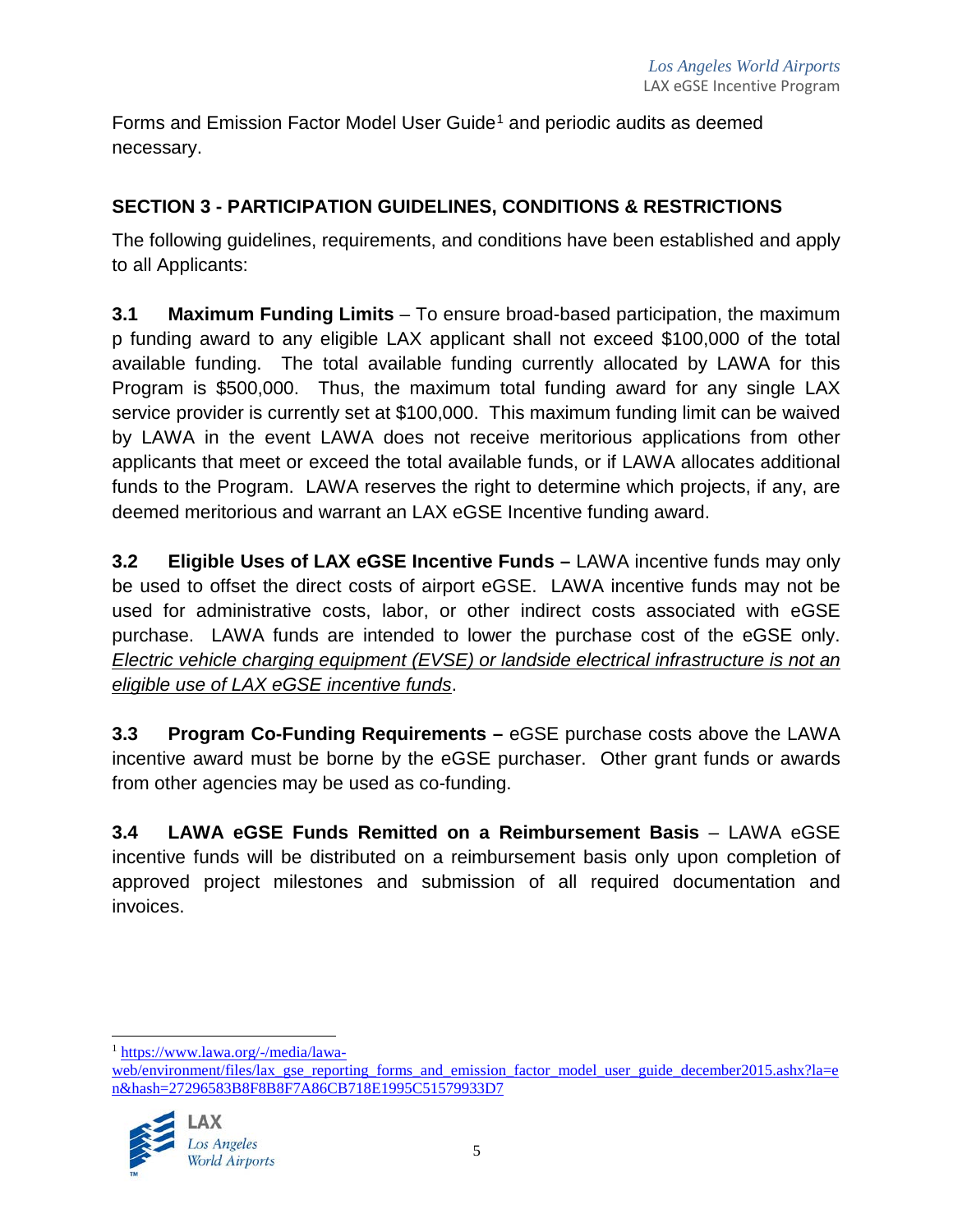**3.5 LAWA Retains Rights to Any Emissions Reduction Credits** – LAWA shall have the legal right to use or take credit for all emissions reductions, emissions credits or environmental attributes associated with vehicle replacements receiving incentives under this program. "Environmental attributes" means any and all credits, benefits, emissions reductions, offsets, and allowances, howsoever entitled, attributable to vehicle replacements receiving incentives under this program, including (a) any avoided emissions of pollutants to the air, soil or water such as nitrogen oxides (NOx), volatile organic compounds ("VOC"), particulate latter ("PM"), carbon monoxide (CO) and other pollutants; (b) any avoided emissions of carbon dioxide (CO2), methane (CH4), nitrous oxide other greenhouse gases (GHGs) that have been determined by the United Nations Intergovernmental Panel on Climate Change, or otherwise by law, to contribute to the actual or potential threat of altering the Earth's climate by trapping heat in the atmosphere; and (c) the reporting rights related to these avoided emissions.

## **SECTION 4 – eGSE INCENTIVE MATRIX**

An eGSE incentive under this Program varies as a function of the specific type of airport GSE and whether or not the conventionally fueled GSE is scrapped or retired/relocated. LAWA offers a higher incentive towards a new eGSE purchase when a qualified GSE is scrapped. Proof of GSE scrapping will be required prior to eGSE incentive fund disbursement by LAWA.

The following matrix illustrates LAWA Incentives available under this Program:

|                                          | <b>Per eGSE Incentive Amount</b>       |                                         |  |  |  |
|------------------------------------------|----------------------------------------|-----------------------------------------|--|--|--|
| eGSE Category                            | <b>Existing GSE</b><br><b>Scrapped</b> | <b>Existing GSE</b><br><b>Relocated</b> |  |  |  |
| <b>Aircraft Tractor</b><br>(Narrow Body  | \$2,000                                | \$0                                     |  |  |  |
| <b>Aircraft Tractor (Wide</b><br>Body)   | \$31,500                               | \$28,500                                |  |  |  |
| <b>Baggage Tug</b>                       | \$9,500                                | \$8,500                                 |  |  |  |
| <b>Belt Loader</b>                       | \$5,500                                | \$5,000                                 |  |  |  |
| Cargo Loader (15,000<br>lb.)             | \$26,500                               | \$24,000                                |  |  |  |
| Cargo Loader (60,000<br>$I_{\mathbf{b}}$ | \$52,500                               | \$47,500                                |  |  |  |
| <b>Cargo Tractor</b><br>(Medium)         | \$9,500                                | \$8,500                                 |  |  |  |
| Cart                                     | \$5,000                                | \$4,000                                 |  |  |  |
| Forklift (3,000-6,000<br>$I_{\rm b}$     | \$11,500                               | \$10,000                                |  |  |  |

Table 4 -1 – Incentive Levels for the Replacement of Existing GSE with eGSE

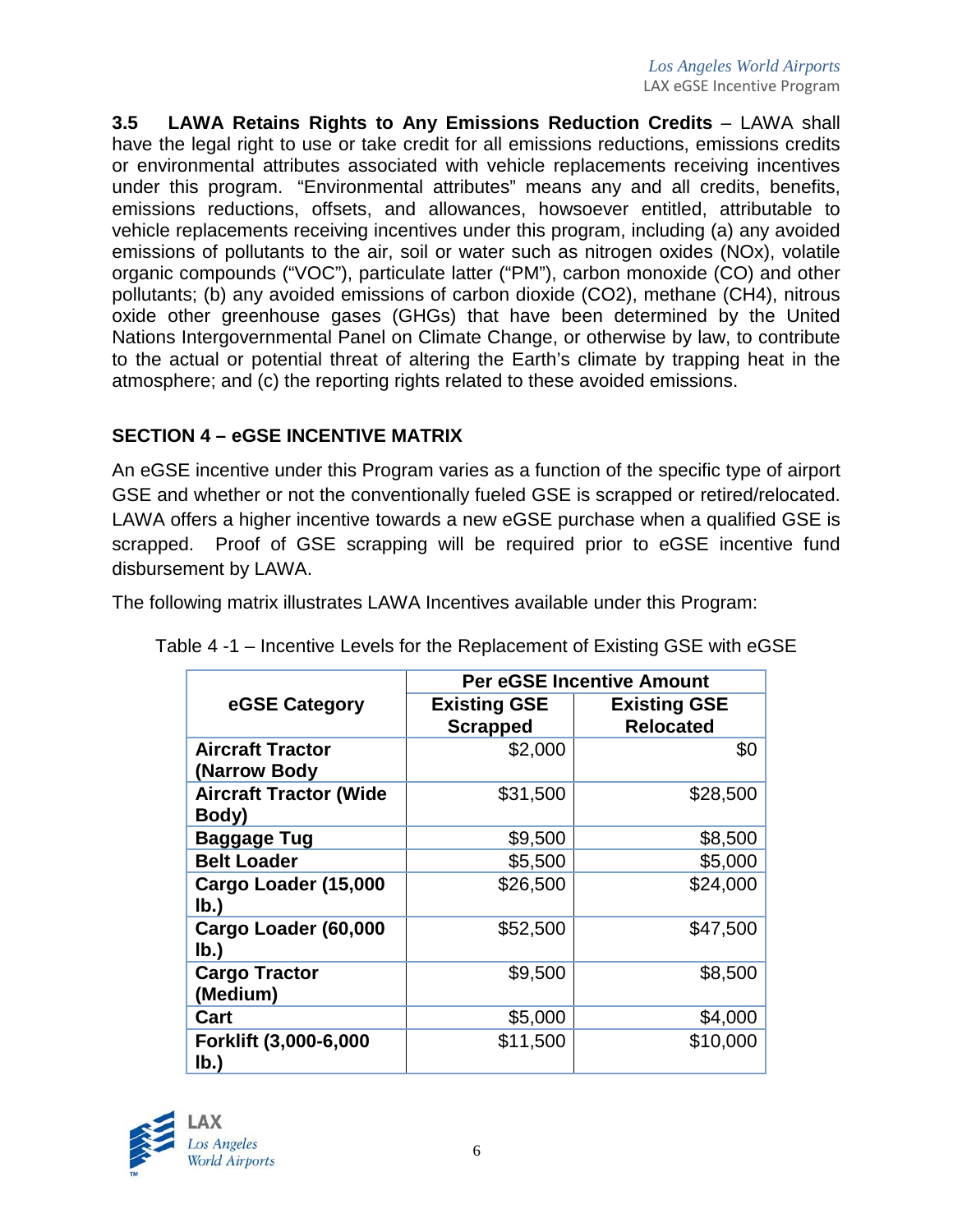| \$23,000 | \$20,500 |
|----------|----------|
| \$5,000  | \$4,500  |
| \$5,000  | \$4,000  |
| \$8,000  | \$7,500  |
| \$21,000 | \$19,000 |
| \$17,500 | \$16,000 |
| \$19,000 | \$17,000 |
|          |          |

The incentive levels were developed based on the current incremental cost differential between a zero-emission eGSE and a diesel or conventionally fueled equivalent GSE. The goal is to provide funding to cover the higher costs of the zero-emission eGSE, so operators will have an incentive to choose the zero-emission eGSE over the diesel or conventionally fueled GSE because it is the same cost.

Please note that awards will be made pursuant to the funding constraints discussed in Section 3, above. In the event this Program is oversubscribed, qualifying funding requests above the maximum award amounts described in Section 3 will be placed on a "backup list" for future potential funding by LAWA. Please note that additional funding above the current \$500,000 funding allocation is based on the availability of additional incentive funds and is at the sole discretion of LAWA.

### **SECTION 5 – LAX eGSE INCENTIVE PROGRAM TIMETABLE**

The Program will be conducted in accordance with the timeline shown in Table 5-1, below. Project applications may be submitted at any time during the period commencing August 1, 2019 and ending September 30, 2019. *Please note that applications must be received no later than 11:59 pm on September 30, 2019. All applications must be submitted via email. Late applications will not be evaluated and will not be eligible for LAWA funding.*

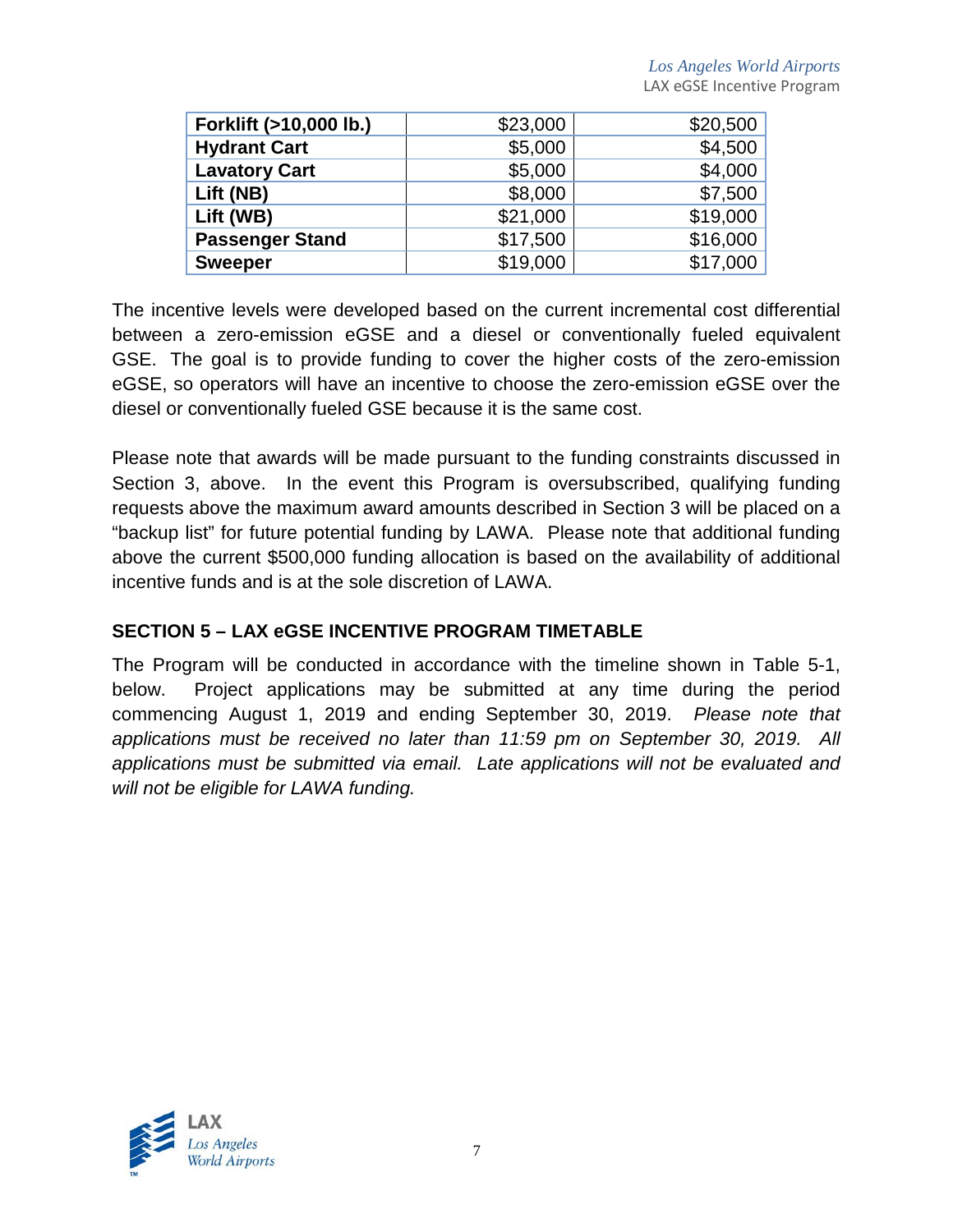| <b>Program Event</b>                          | Date                                   |
|-----------------------------------------------|----------------------------------------|
| <b>Program Announcement Release</b>           | August 2019                            |
| <b>Application Submittal Period</b>           | August 1, 2019 – September 30,<br>2019 |
| Latest Date/Time for Application<br>Submittal | September 30, 2019 @ 11:59 pm          |

Table 5-1 - Key Dates for the eGSE Incentive Program

## **SECTION 6 - APPLICATION PREPARATION & SUBMITTAL INSTRUCTIONS**

An application must be completed and submitted for funding consideration under this Program. Applications must be prepared and submitted in accordance with the instructions outlined below.

- 1. **Application Preparation** The following information must be included in applications seeking LAX eGSE incentive funding:
	- a) **Attachments A-C** Applications must include the following completed attachments, including all required supporting documentation as requested. Application templates and instructions are included in Section 9 of this Program announcement:
		- Attachment A: Applicant Information
		- Attachment B: GSE Description
		- Attachment C: Project Implementation Schedule
- 2. **Application Submittal Process –** LAX eGSE Incentive Program applications should be submitted via email as an attachment in PDF format. It is recommended that Attachments A-C be compiled into a single PDF document. Applications should be emailed to:

Amylou Canonizado: [acanonizado@lawa.org](mailto:acanonizado@lawa.org)

## *All LAX eGSE applications must be received no later than 11:59 pm on September 30, 2019!*

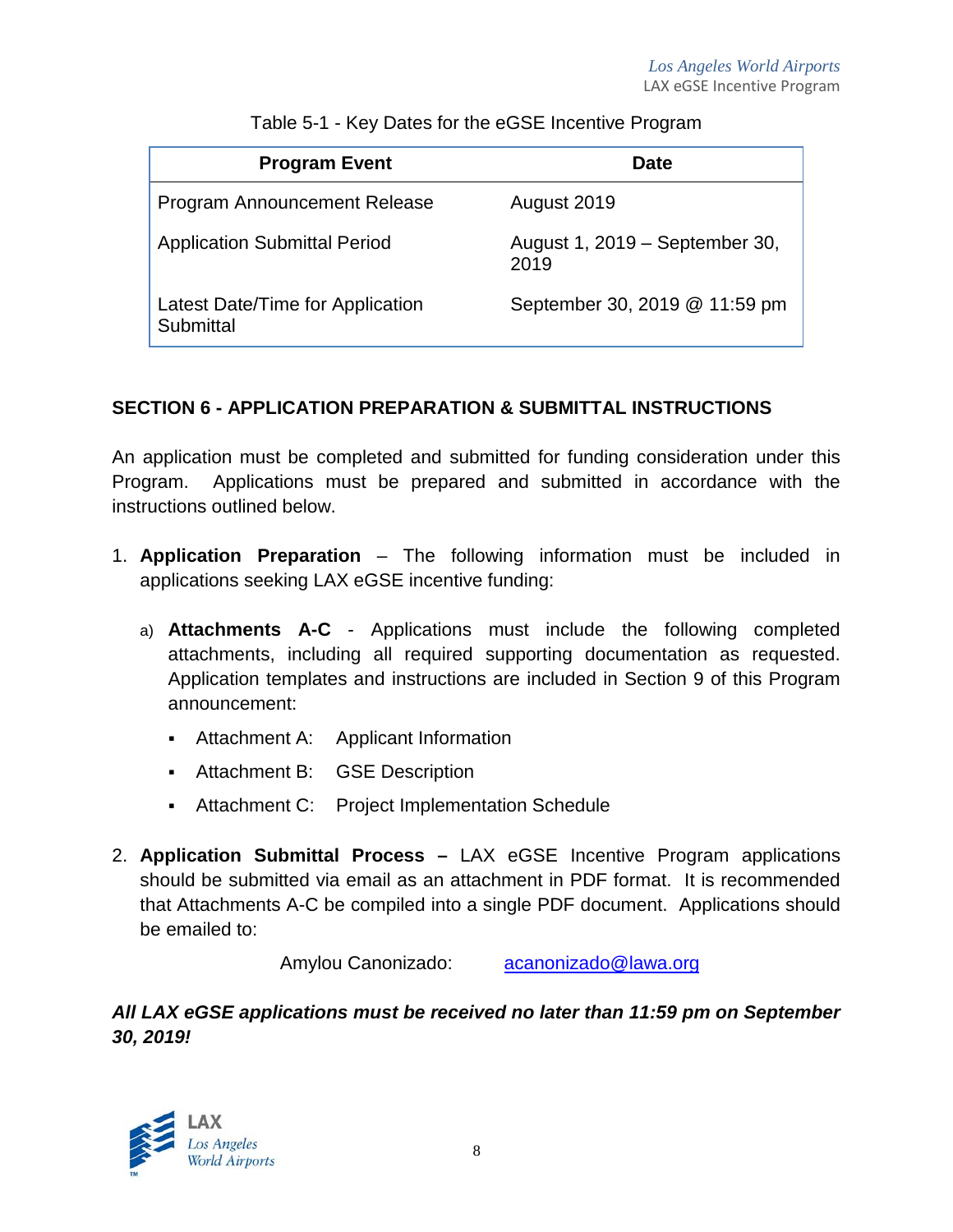#### **SECTION 7 – APPLICANT WORKSHOP & TECHNICAL ASSISTANCE**

An applicant workshop will be convened on TBD. The purpose of the workshop is to answer questions related to the eGSE Incentive Program as well as provide one-on-one assistance. Attendance is voluntary.

> Date: Wednesday, August 14, 2019 Time: 10:00AM-11:00AM Location: Los Angeles International Airport 1 World Way, Conference Room 211

In addition, LAWA staff members are available to answer questions during the application acceptance period. Please direct all inquiries to the eGSE Incentive Program coordinator, Amylou Canonizado, at [acanonizado@lawa.org.](mailto:acanonizado@lawa.org)

#### **SECTION 8 - APPLICATION EVALUATION AND APPROVAL PROCESS**

Applications will be reviewed by LAWA in order of receipt. Applications will be recommended for funding in accordance with the Program requirements and the maximum funding limits stipulated in Section 3 of this Program announcement. Please note that all funding allocated to this Program could be fully expended prior to the close of the application submittal period, TBD.

The criteria used to assess the completeness and eligibility of a proposed LAX eGSE Incentive application include the following:

- 1. Conventionally-fueled GSE proposed for scrapping, retirement, or relocation complies with the eligibility requirements outlined in Sections 2.1 – 2.4;
- 2. eGSE proposed for purchase complies with eligibility requirements outlined in Sections 2.5 and 2.6;
- 3. Project funding requests conforms to eGSE incentive matrix (Table 4-1)

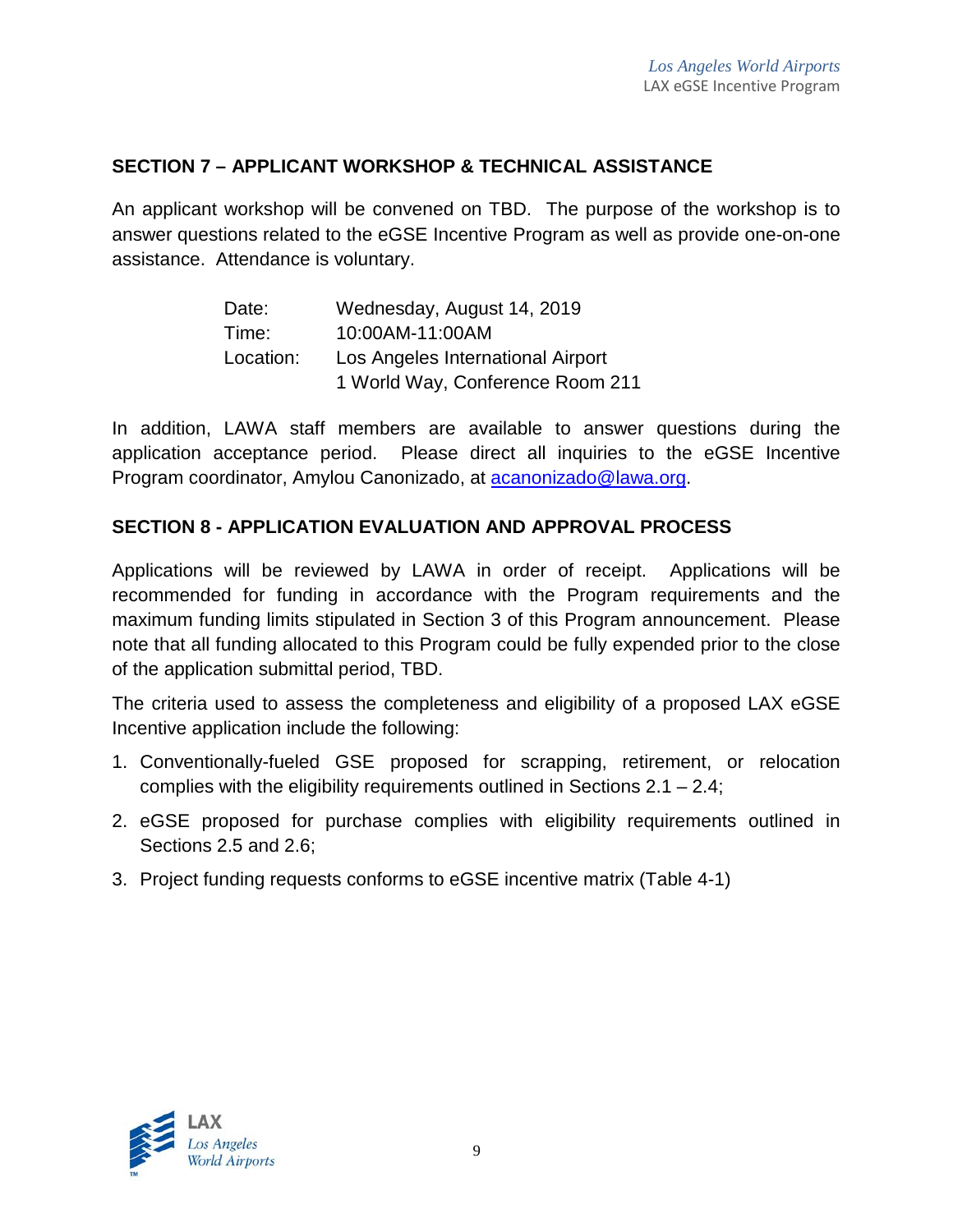### **SECTION 9 – eGSE INCENTIVE PROGRAM APPLICATION ATTACHMENTS**

## **ATTACHMENT A: APPLICANT CONTACT INFORMATION**

A. Please provide the following applicant information in the space provided:

| <b>Business Name</b>                     |                                                                                                                                                                                                                                                                      |
|------------------------------------------|----------------------------------------------------------------------------------------------------------------------------------------------------------------------------------------------------------------------------------------------------------------------|
| Division of:                             |                                                                                                                                                                                                                                                                      |
| Subsidiary of:                           |                                                                                                                                                                                                                                                                      |
| Website<br>Address                       |                                                                                                                                                                                                                                                                      |
| Type of<br><b>Business</b><br>Check One: | Sole Proprietorship<br>DBA, Name ________________, County Filed in _______________<br>П<br>Corporation, ID No. _________________<br>$\Box$<br>$LLC/LLP$ , ID No. $\_\_\_\_\_\_\_\_\_\_\_\_\_\_\_\_\_\_\_\_\_\_\_\_\_\_\_\_\_\_$<br>П<br>Other _________________<br>П |

| Address                             |  |                          |     |              |  |   |  |
|-------------------------------------|--|--------------------------|-----|--------------|--|---|--|
| City                                |  |                          |     |              |  |   |  |
| <b>State</b>                        |  |                          |     | Zip          |  |   |  |
| Phone                               |  | $\overline{\phantom{0}}$ | Ext | Fax          |  | - |  |
| <b>Contact Name</b>                 |  |                          |     | <b>Title</b> |  |   |  |
| E-mail<br>Address                   |  |                          |     |              |  |   |  |
| <b>Payment Name</b><br>if Different |  |                          |     |              |  |   |  |

B. **Funding Request Summary:**

**Total LAX eGSE Incentive Funding Requested:**  $\sim$ 

**Disposition of Existing GSE (e.g. scrap or relocate): \_\_\_\_\_\_\_\_\_\_\_\_\_\_\_\_\_\_\_\_** *(Note that proof will be required prior to incentive reimbursement.)*

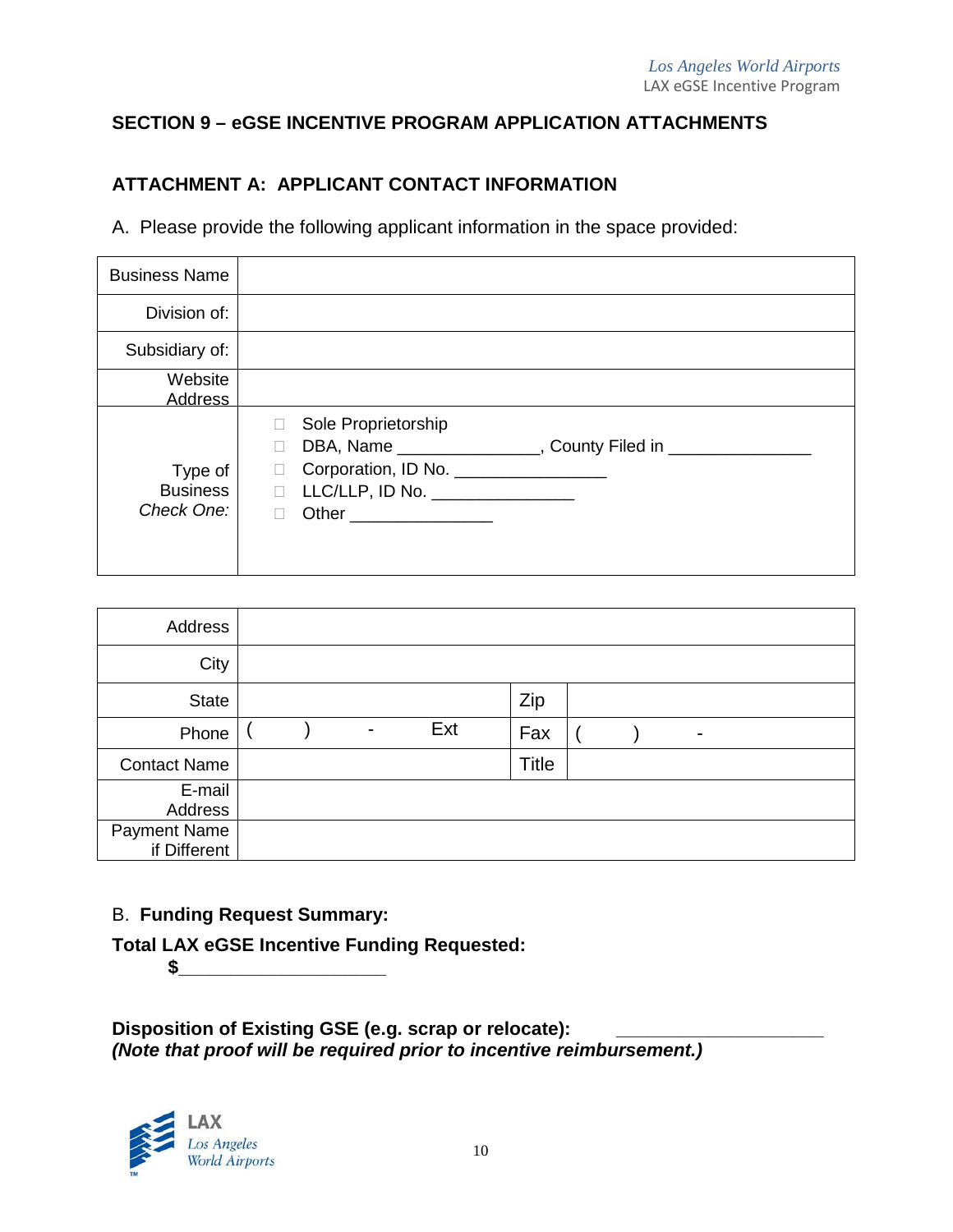**A valid quote for the proposed eGSE purchase is attached: YES NO (circle one)**

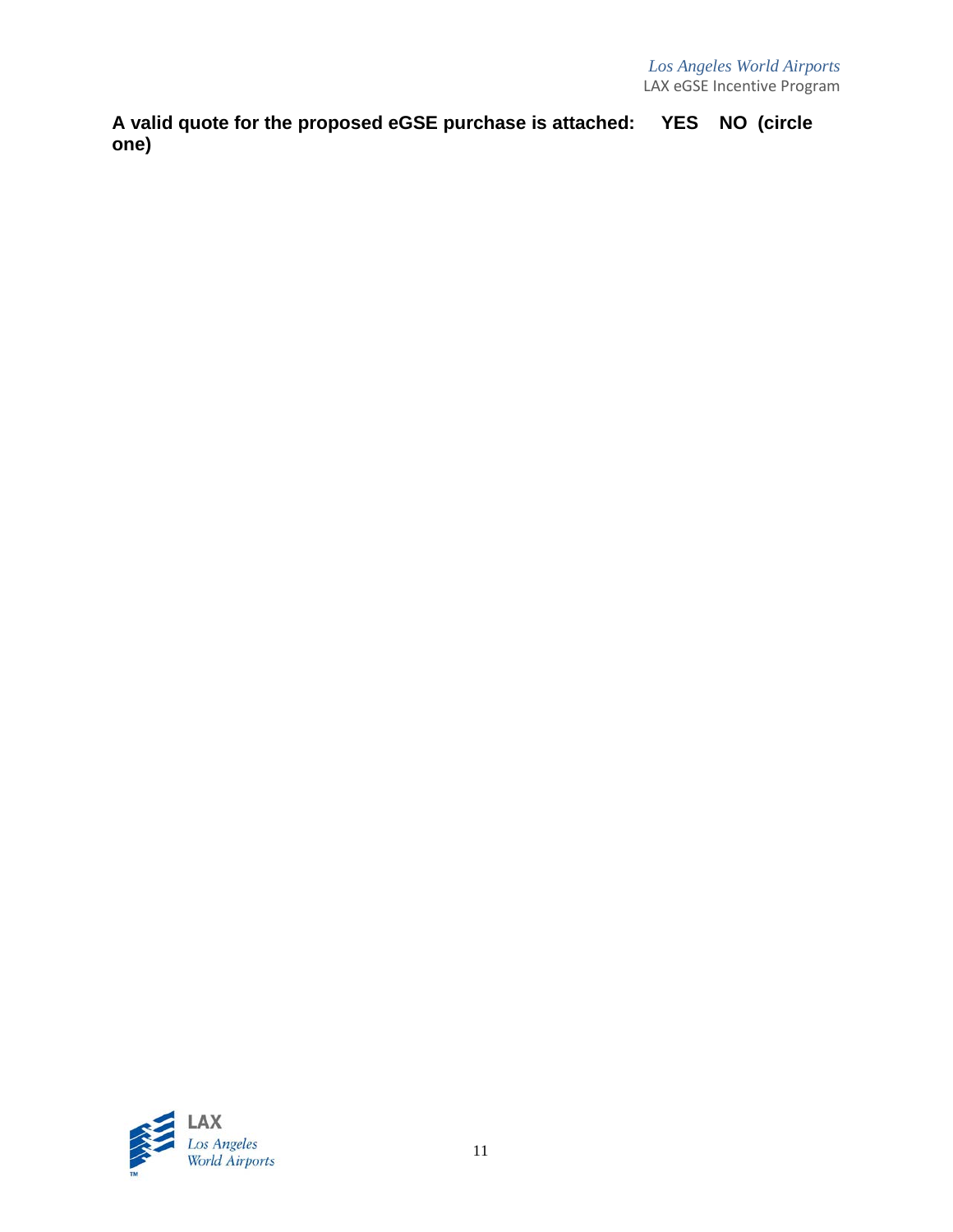## **ATTACHMENT B: GSE DESCRIPTION**

## **Existing Ground Support Equipment Description**

| Company name:                                                  |        |
|----------------------------------------------------------------|--------|
| <b>Existing Equipment Unit #:</b>                              |        |
| What is the primary function of this equipment?                |        |
| Existing Equipment Type (e.g. baggage tug, belt loader, etc.): |        |
| <b>Existing Equipment Serial Number:</b>                       |        |
| Existing Equipment Make & Model: Make:                         | Model: |
| <b>Existing Equipment Model Year:</b>                          |        |

## **Existing Engine Information (Existing)**

| Engine Type: $\Box$ Main (Front) -OR-<br>#.                                                               | <b>Auxiliary (Rear)</b>            |  |  |  |
|-----------------------------------------------------------------------------------------------------------|------------------------------------|--|--|--|
| Fuel Type:                                                                                                | <b>Existing Engine Make:</b>       |  |  |  |
| <b>Existing Engine Model:</b>                                                                             | <b>Existing Engine Year:</b>       |  |  |  |
| Engine Serial No.:                                                                                        | <b>Existing Engine Horsepower:</b> |  |  |  |
| <b>Existing Engine Tier:</b>                                                                              | <b>Existing Engine Family:</b>     |  |  |  |
| Annual activity in units of hour per year: ____________(hr/yr)                                            |                                    |  |  |  |
| If existing GSE has more than one engine, please provide information for 2 <sup>nd</sup> engine<br>below: |                                    |  |  |  |
| Engine Type: $\Box$ Main (Front) -OR- $\Box$ Auxiliary (Rear)<br>#                                        |                                    |  |  |  |
| Fuel Type:                                                                                                | <b>Existing Engine Make:</b>       |  |  |  |
| <b>Existing Engine Model:</b>                                                                             | <b>Existing Engine Year:</b>       |  |  |  |
| Engine Serial No.:                                                                                        | <b>Existing Engine Horsepower:</b> |  |  |  |
| <b>Existing Engine Tier:</b>                                                                              | <b>Existing Engine Family:</b>     |  |  |  |
| Annual activity in units of hour per year: ___________ (hr/yr)                                            |                                    |  |  |  |